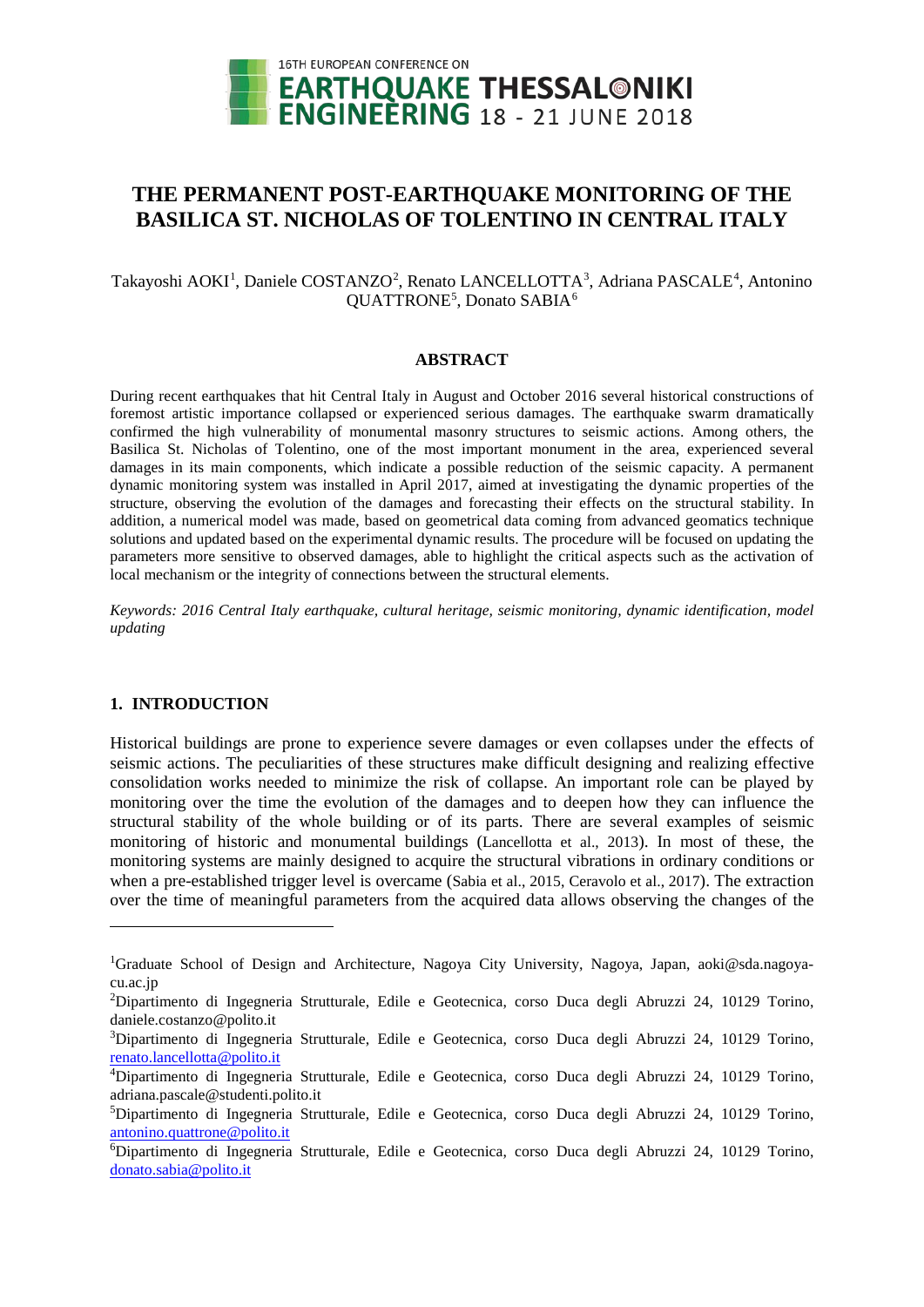global structural response or the evolution of the damages induced by past events (Farrar and Worden, 2012). The knowledge coming from monitoring system can also be used to improve the reliability of the FE model, which can be used to optimize the design of strengthening intervention and to define warning threshold levels.

The earthquake swarm, which hit central Italy in 2016, confirmed the weakness and vulnerability of the historical buildings that characterize these territories. Between others, the religious architectures experienced severe damages or even collapses of their main structural components. This work describes the activities related to the seismic monitoring of the Basilica of St. Nicholas of Tolentino (MC), installed in April 2017. It is part of a strategic cooperation between the Politecnico di Torino, the University of Nagoya City and the local municipalities, aimed at monitoring historic structures located in Marche region. The signals acquired along the first months have been analysed and the modal properties estimated.

FE model has been built on the basis of the accurate geometric information provided by advanced geomatic survey, taking into account the damages observed on the Basilica, and updated using the identified modal properties. The non-linear analyses results have also been performed and the results compared to the existing crack pattern.

# **2. THE BASILICA OF ST. NICHOLAS OF TOLENTINO**

The Basilica of Saint Nicholas of Tolentino is one of the most important church of central Italy. St. Nicholas of Tolentino (1245-1305) was an Augustinian friar, miracle worker and great preacher. He lived in the convent of the Hermit Friars of St. Augustine in the city, from 1275 until his death. The basilica was consecrated in 1465. The interior is a rectangular nave with a polygonal apse. The coffered wooden ceiling and eight chapels date back to the 17th century. The Basilica preserves important works of art (S. Anna by Guercino, S. Tommaso da Villanova by G. Ghezzi). The great 17th century chapel of the Holy Sacrament, topped by a cupola, is on the left of the altar.

Of particular value is the Cappellone (Chapel) whose frescoes painted by artists from Pietro da Rimini and Giuliano and Giovanni Baronzio, of the Giotto school, are the highest examples of 14th century painting in the Marche. The chapel floor plan is rectangular and has a cross vault. A Renaissance marble arch, with the statue of St. Nicholas above it, is in the centre of the Chapel.

The imposing marble facade of the church was constructed over the centuries, and was completed in the 17th century by Nanni Di Bartolo. On the façade there are some sculptures representing St. Augustine, the Virgin Mary with child and St. Nicholas do Tolentino.

# *2.1 Survey of the damages*

The main structural components of the Basilica have been severely damaged during the 2016 earthquake swarm. The relevant cracks opened on the buttresses of the façade, located in the upper part of the roof (Figure 1a), suggested to realize a provisional safety intervention to avoid the fall of cracked stone slabs and decorations. Cracks also opened in both the longitudinal walls of the nave at the decorative cornices (Figure 1b).



Figure 1. (a) Crack opened on the buttress of the façade; (b) Cracks on the nave wall near the façade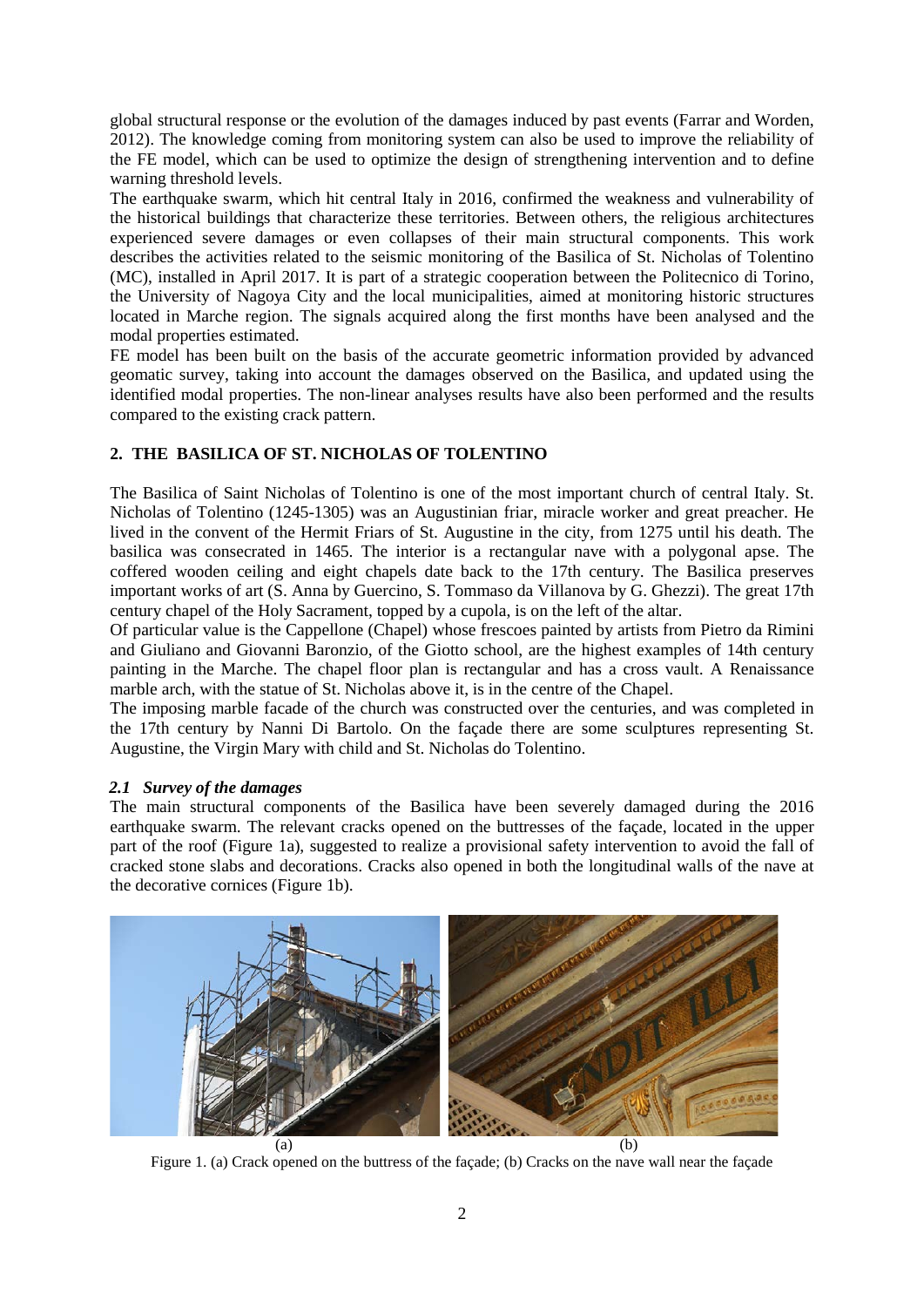Severe damages occurred in the structures near the altar, in particular on the dome (Figure 2a) and on the longitudinal walls, probably causing the detachment of the apse from the nave (Figure 2b). Relevant cracks also opened on the lateral chapels, in particular on the Chapel of the Blessed Sacrament, whereas moderate cracks opened on the frescos of the Cappellone of St Nicholas.





Figure 2. Details of cracks on the apse

### **3. THE MONITORING SYSTEM**

The permanent monitoring system is composed of 20 uniaxial capacitive accelerometers, 17 of which are mounted at different heights and oriented along the principal axes of the structure, and three at the base of the bell-tower, to measure the vibrations at the foundation level (Figure 3). Moreover, the air temperatures on the nave, on the roof and on the outside are measured by three thermocouples. All the accelerometers are simultaneously acquired at a sampling frequency of 100 Hz, whereas the temperatures are acquired one sample per second.



<span id="page-2-0"></span>Figure 3. The monitoring system layout. Accelerometers (yellow arrows) and thermocouples (red dots)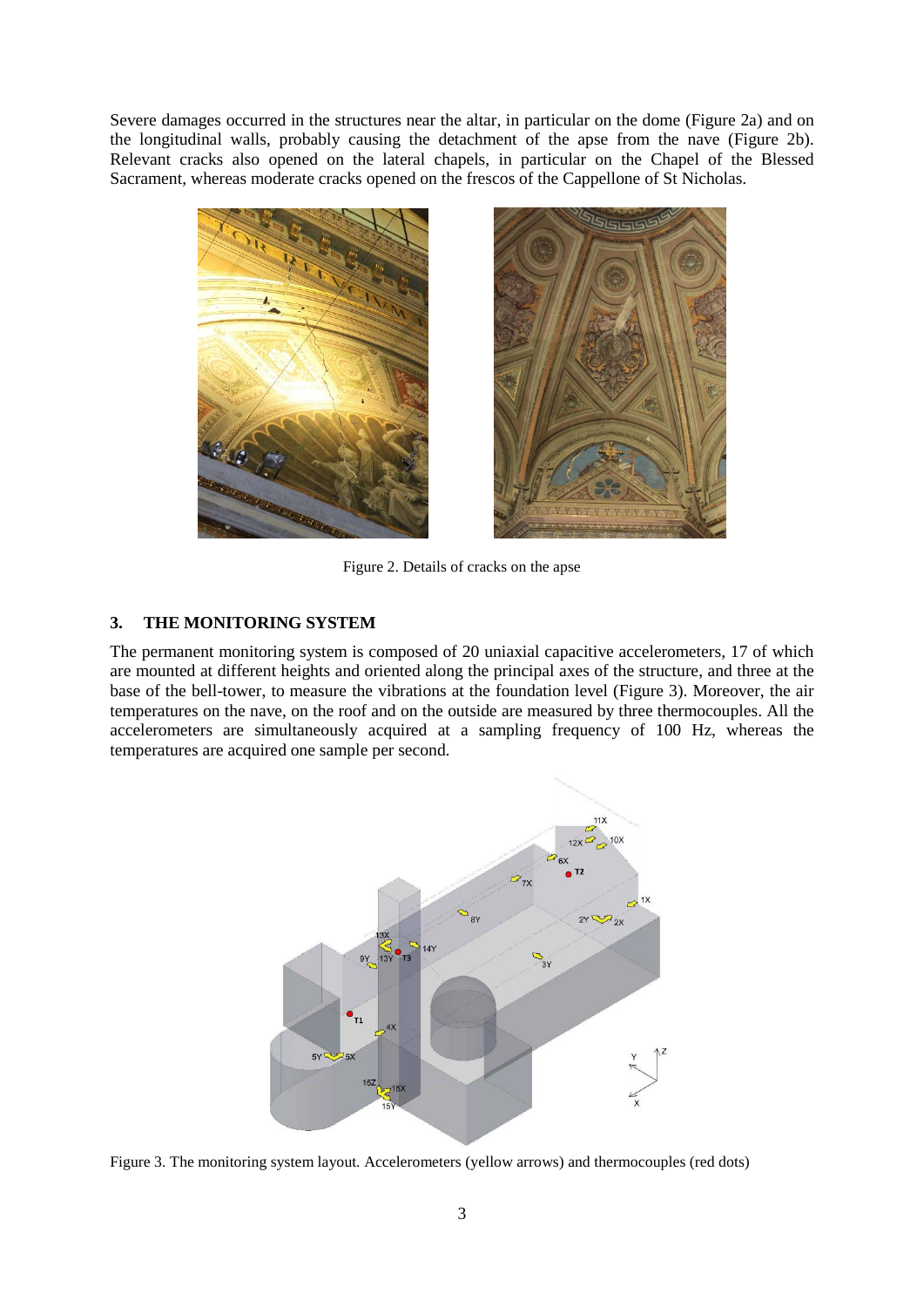The system layout have been designed taking into account the damage survey previously depicted. In fact, the sensors are installed to capture both the global structural dynamics and the evolution of the damage mechanisms activated in the past earthquakes. In this sense, two pairs of sensors (1X e 2X, 6X e 7X in [Figure 3](#page-2-0) ) have been placed on the façade and on longitudinal walls observing their relative movements to eventually evaluate the effectiveness of the wall interconnection. Similar purpose is demanded to the pairs 4X and 5X, placed along one of the main cracks of the apse.

#### *3.1 Data analysis*

Vibration data have been pre-processed to roughly define the energy content interval in frequency domain and then conditioning by subsampling, mean removal and detrending through a polynomial fitting. The main structural modes have been identified applying the Stochastic Subspace Identification (SSI) (Van Overschee e De Moor, 1996) to the ambiental vibration signals. The model order was progressively increased and the modes have been selected applying the following stabilization criteria:

- frequency variation < 1%;
- damping variation  $< 10\%$ ;
- damping comprised between 0% and 10%;
- $MAC (Modal Assume Criterion) > 95\%.$

[Figure 4](#page-3-0) reports the stabilization and frequency-damping clustering diagrams.



<span id="page-3-0"></span>Figure 4. (left) Stabilization diagram ("x": unstable mode; "o": stable mode); (right) Frequency-damping clustering diagram

The identification algorithm was applied to 9 signals 1 hour long, selected one for week from April to June 2017 in order to take into account different excitation and temperature conditions.

<span id="page-3-1"></span>[Table 1](#page-3-1) reports the mean values and variances of the identified modal frequencies and damping ratios, whereas Figure 5a-5e show the corresponding modal shapes.

| Mode                        | <b>Frequency</b><br>[Hz] | $\lceil \% \rceil$ | <b>Description</b> |
|-----------------------------|--------------------------|--------------------|--------------------|
| 1                           | 1.581 (0.018)            | 1.16(0.22)         | Tower X            |
| $\mathcal{D}_{\mathcal{L}}$ | 1.849(0.021)             | 1.39(0.84)         | Tower Y            |
| 3                           | 2.997 (0.046)            | 1.45(0.29)         | Nave Y             |
| 4                           | 3.124(0.026)             | 1.18(0.20)         | Nave X             |
| $\overline{5}$              | 3.791 (0.043)            | 1.73(0.42)         | Façade             |

Table 1 Modal frequencies and damping ratios identified through SSI

The first modal shapes are the flexural modes of the bell tower, the third and the fourth involves the nave along the main axes of the Basilica, whereas the fifth mode appears as a local mode of the façade [\(Figure 5\)](#page-4-0).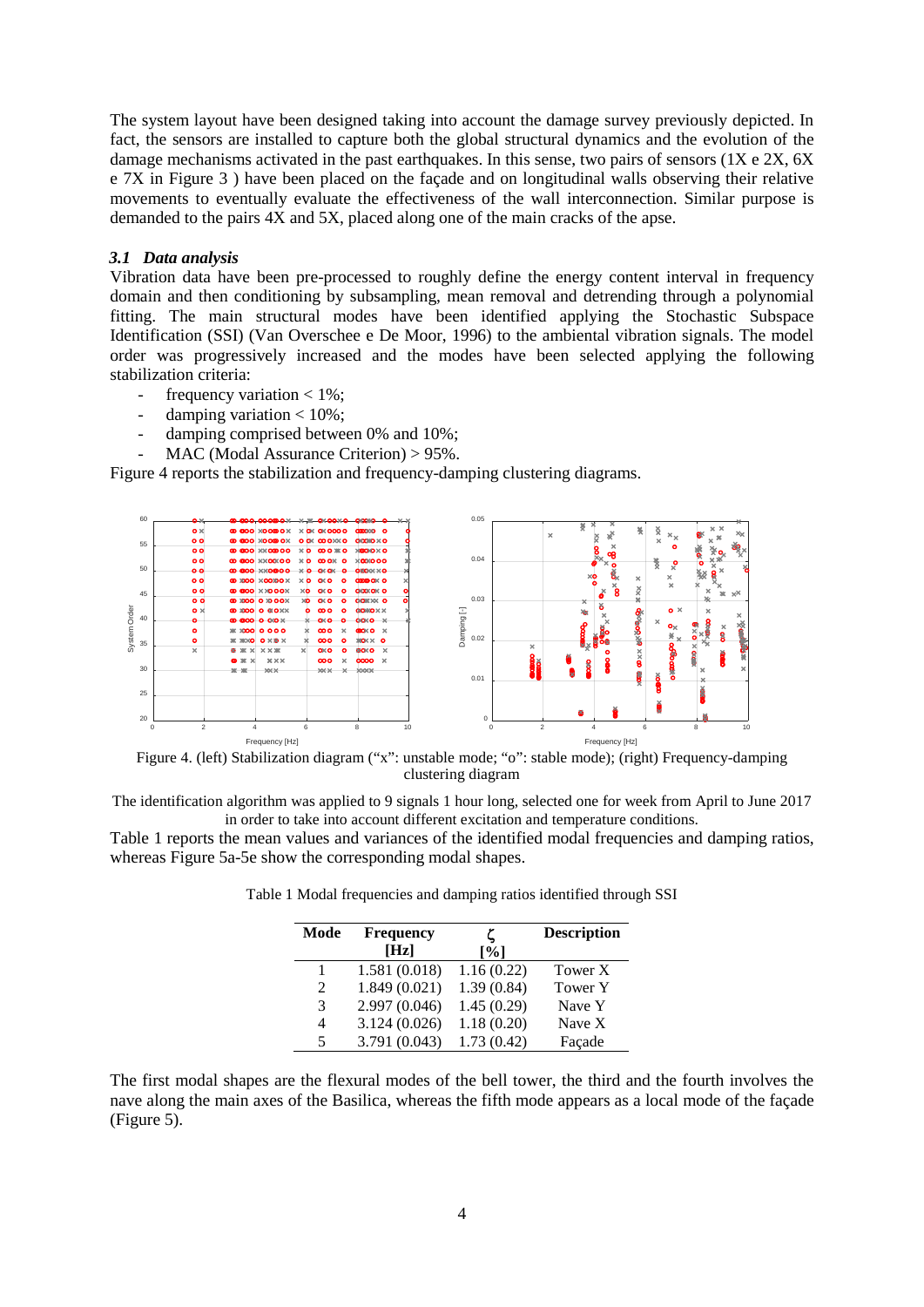

<span id="page-4-0"></span>Figure 5 (a-e). Identified modal shapes. Identified mode-shapes: (a) mode 1 - 1st flexural along X bell tower; (b) mode 2 - mode 1 - 1st flexural along Y bell tower; (c) mode 3 - 1st mode of nave dir. Y; (d) mode 4 - 1st mode of nave dir.  $X$ ; (e) mode  $5 -$ Mode of the façade.

#### *3.2 Dynamic monitoring*

The data continuously acquired during the time allow to detect anomalies and singular events when the structural response deviates from a standard pattern. For example, [Figure 6](#page-5-0) shows the root mean square (RMS) of the accelerations during the investigated nine weeks both on the structure and at ground level. It is clearly visible the occurrence of an event involving at 180 h since the monitoring start. It is a sequence of three seismic event occurred the 24th of April having epicentre at Visso (MC). [Figure 7](#page-5-1) shows the recorded time histories. The RMS is an effective parameter to quickly check the responses during the time and to define reference threshold levels.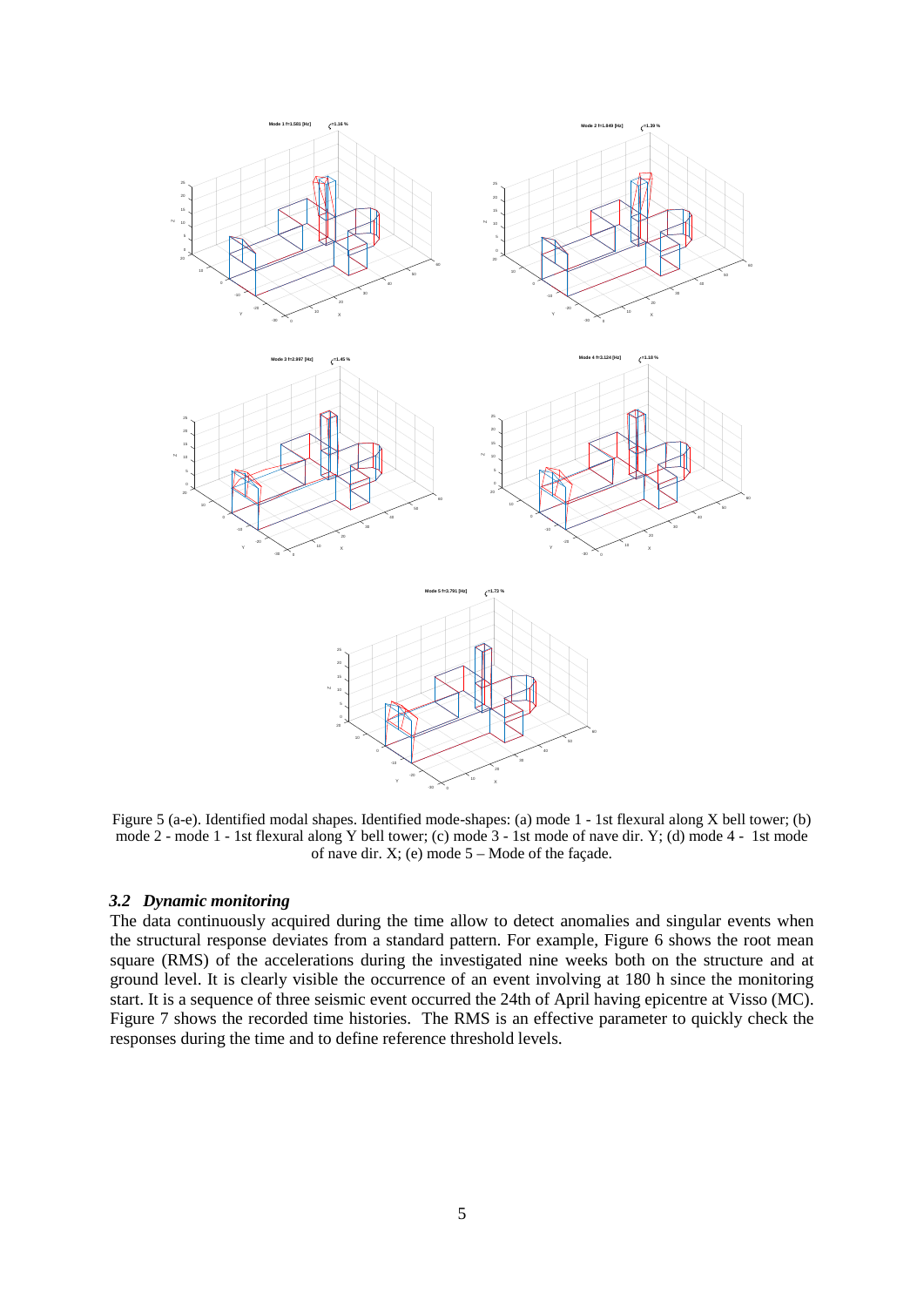

<span id="page-5-0"></span>Figure 6. Data analysis. 1h RMS of the signals recorded on the structure (left) and on the foundation (right)



# <span id="page-5-1"></span>**4. THE NUMERICAL MODEL**

The analyses of the actual condition of the Basilica require to build a numerical model that take into account the damages observed on the main structural components.

The model is based on the accurate geometric information provided by advanced geomatic survey procedures. It starts from the acquisition of a dense cloud of points. Photogrammetric methods were used for the external part of the church and "lidar" for the interior (Costanzo et al., 2017). The first step was the realization of the topographical framing network, to allow the mutual reference of all acquisitions and to geo-reference all derivative products. For the interior a topographic refinement was performed with vertices measured through Total Station. As a result, from the dense cloud of points were extracted plants, longitudinal and transversal sections, successively used to identify the median surfaces representative of the structural components.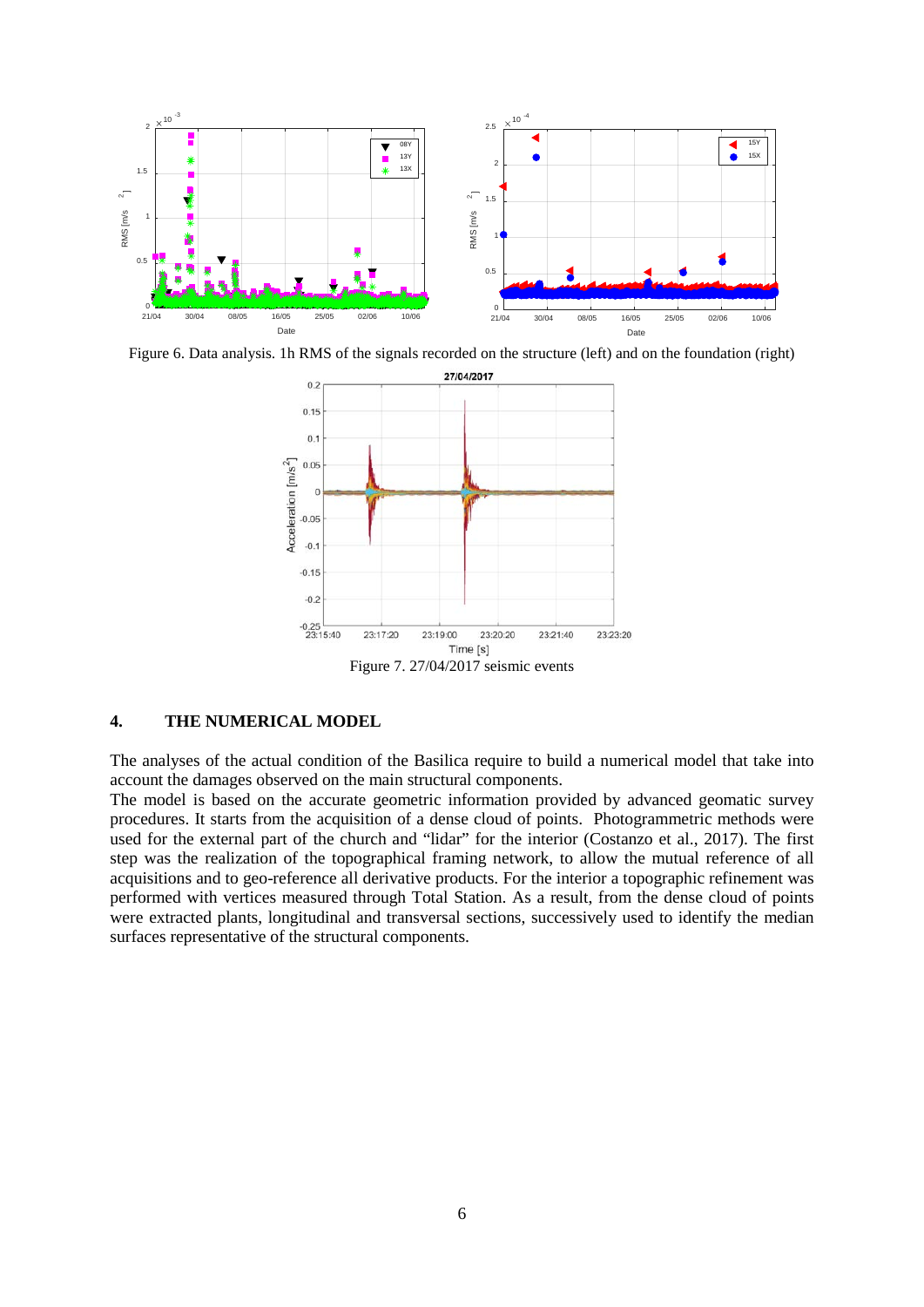

Figure 8. Dense cloud of points and the geometrical model

The FE model is constituted by about 10000 shell elements. Material properties were assumed on the basis of visual inspections, adopting the mechanical parameters suggested by current Italian codes. The elastic modulus E was adopted uniform for all the masonry components, assuming an initial value of 1.47 GPa. To take into account the connection of the Basilica with the cloister and the convent wing, linear springs were introduced to simulate the mutual interaction.



Figure 9. The FE model (in yellow, the lateral springs simulating the mutual interaction)

A non-linear static analysis was carried out on the integral model to evaluate the capacity of the structure with respect to horizontal action. This analysis allow also to highlight the criticises in the structural components and eventually to identify the activation of possible damages mechanisms. The constitutive law supposes the infinite compression resistance and null tensile resistance. The horizontal incremental load was assumed proportional to the mass. [Figure 10](#page-7-0) shows the capacity curve obtained for Y direction, where the last step corresponds to an horizontal acceleration of 0.6 g.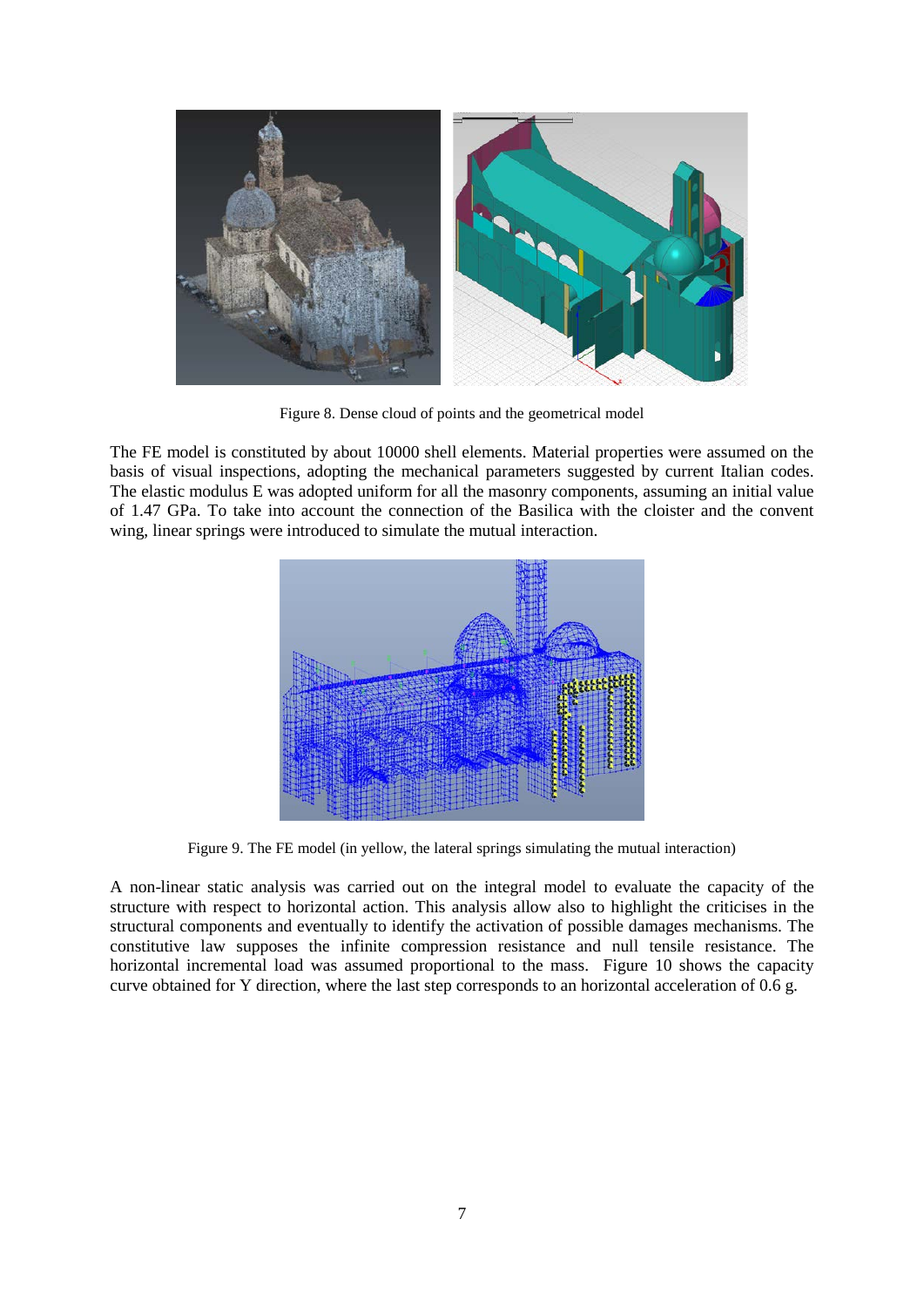

<span id="page-7-0"></span>[Figure](#page-7-1) 11 shows the model output for the ultimate condition. The black crosses indicate the elements where the principal stress is tensile. As highlighted in [Figure 11,](#page-7-1) these positions are congruent to the damage survey described in §2.1. It worth noticing that the horizontal acceleration 0.4g on the structure is compatible with the ground motion level reached in October 2016 earthquakes, circa 0.11g, and with the mean amplification factor estimated from the data acquired by the installed monitoring system during the April, 2017 earthquakes depicted in [Figure 7.](#page-5-1) In this sense, the model seems to be able to reliably reproduce the real damage scenario.



Figure 11. Comparison between the crack patterns of non-linear FE model and the observed damages

<span id="page-7-1"></span>Basing on the results of the non-linear analysis, an elastic damaged model was built at the aim to compare the experimental modal components to the theoretical ones. The cracked areas were simulated reducing the stiffness of the corresponding elements tenfold. A roughly calibration of the so obtained damaged model was done on the basis of the experimental parameters reported in Table 1. In particular, the FE model was firstly discretized in homogeneous zones, i.e. the bell tower, and the elastic modulus reduced by reconciling the analytical modal responses with the corresponding identified ones.

The elastic modulus was reduced to 1.1 GPa. Table 2 reports the updated frequency values, the relative errors respect to the identified ones and the modal assurance criterion (MAC). Differences can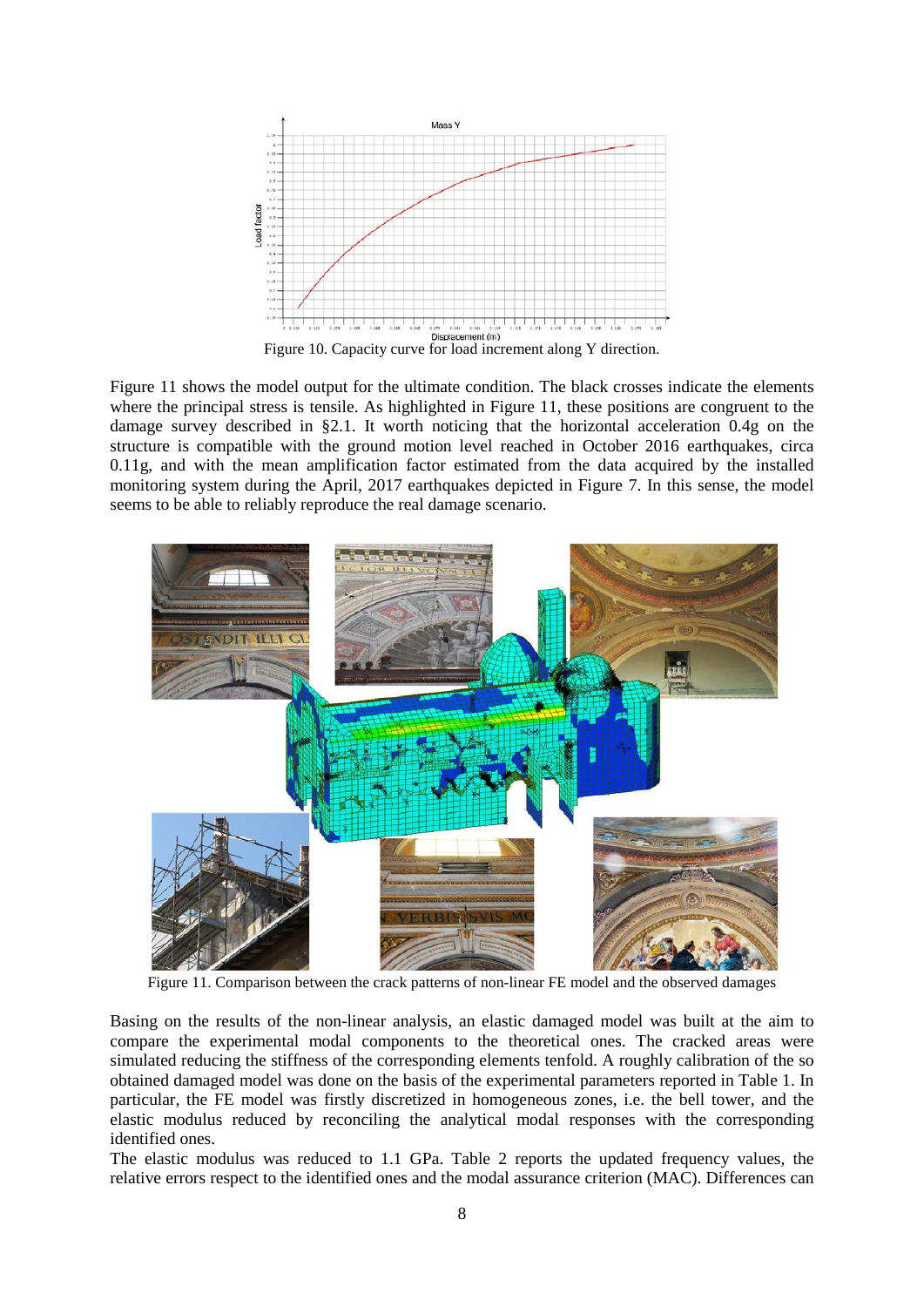| Table 2 Comparison between experimental and theoretical modes |      |                                                       |           |                   |  |  |
|---------------------------------------------------------------|------|-------------------------------------------------------|-----------|-------------------|--|--|
|                                                               |      | Mode FE frequency Identified frequency Relative error |           | <b>MAC</b>        |  |  |
|                                                               | [Hz] | [%]                                                   | [%]       | $\left[\%\right]$ |  |  |
|                                                               | 1.64 | 1.581                                                 | 3.73%     | 99%               |  |  |
| 2                                                             | 1.85 | 1.849                                                 | 0.05%     | 78%               |  |  |
| 3                                                             | 2.97 | 2.997                                                 | $-0.90\%$ | 69%               |  |  |
| 4                                                             | 3.70 | 3.124                                                 |           |                   |  |  |
|                                                               | 3.77 | 3.791                                                 | $-0.50%$  | 74%               |  |  |

be justified by the assumptions made in the modeling of the interactions with the other structures, not explicitly modeled, and in the use of a global elastic modulus for the masonry elements.



Figure 12. Bell tower FE mode shapes (mode 1 and 2 in Table 2)

### **5. CONCLUSION**

This work presents the first results of the study conducted on the Basilica of St Nicholas of Tolentino, damaged by the 2016 Central Italy earthquake. The vibration data acquired throughout the first months were used to identify the dynamic properties of the structure. A FE model was built based on advanced geomatic techniques and both linear and non-linear analyses were performed. The non-linear static analysis demonstrates its reliability in forecasting the damage scenario induced by the past seismic events. The linear elastic model, derived from the previous non-linear analyses, was compared with the experimental data. Although the simplification made, a good matching between the FE and experimental modes has been reached. Improvement in the identification results, throughout the analysis of the incoming data, and the implementing of a deeper procedure for updating will lead to a more reliable model, able to predict the real response of the Basilica. The data coming from the permanent monitoring system will allow continuously improve the knowledge of the structural behavior and characterize the evolution of existing damages.

#### **6. ACKNOWLEDGEMENT**

The authors would thank the Municipality of Tolentino and the Augustinian Monastery for their help during all the phases of installation of the monitoring system. This work was supported by JSPS KAKENHI (S) Grant Number 16H06363 and Foundation for Cultural Heritage and Art Research.

#### **7. REFERENCES**

Lancellotta, R. and Sabia, D. (2013). The role of monitoring and identification techniques on the preservation of historic towers. *Keynote Lecture, 2nd Int. Symposium on Geotechnical engineering for the preservation of monuments and historic sites*, London, CRC Press/Taylor and Francis Group.

Sabia D., Aoki T., Cosentini R.M., Lancellotta R. (2015). Model Updating to Forecast the Dynamic Behavior of the Ghirlandina Tower in Modena, Italy, *Journal of Earthquake Engineering,* **19**,1-21.